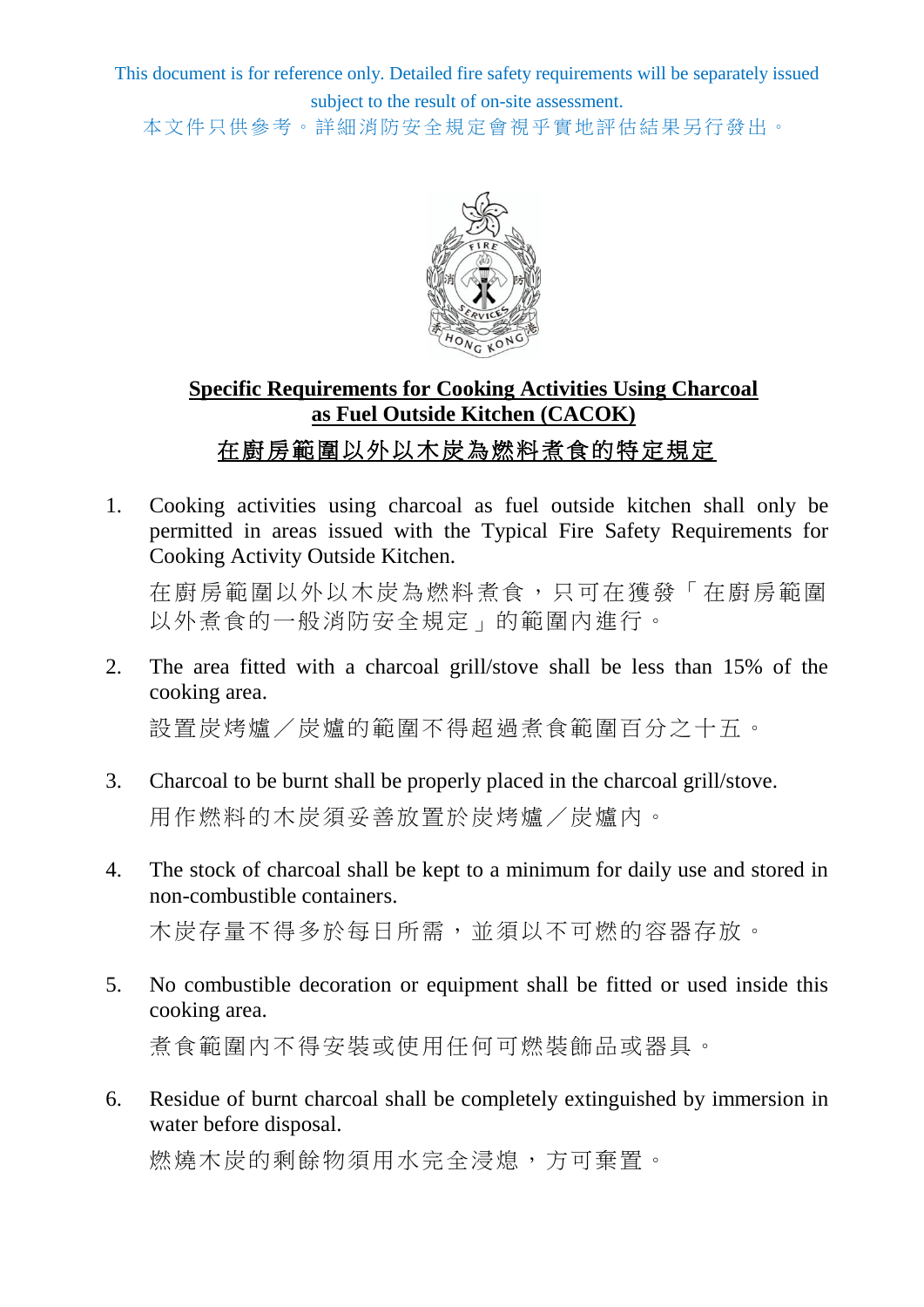This document is for reference only. Detailed fire safety requirements will be separately issued subject to the result of on-site assessment.

本文件只供參考。詳細消防安全規定會視乎實地評估結果另行發出。

7. Gas detection system for carbon monoxide (CO) acceptable to the Director of Fire Services shall be installed to raise alarm when the CO concentration level reaches 10 ppm. Such gas detection system shall be connected to the fire alarm system for the licensing area and the detection devices(s) for CO devices shall be properly labeled for their purpose and be fitted at locations where staff members are always present, such as the kitchen or cashier counter. The gas detection system shall be maintained in efficient working order at all times and tested in accordance with their respective user manuals. The tests shall be properly recorded and kept by the management, and be readily available for inspection by Public Officers at any reasonable time. All maintenance, alteration and addition works shall be carried out by a registered fire service installation contractor, who shall issue a Certificate of Fire Service Installations and Equipment (FS 251) to the owner with a copy forwarded to the Director of Fire Services within 14 days after completion of the works.

處所內須設置經消防處處長認可的一氧化炭氣體探測系統,俾 能在一氧化炭達到 10 ppm 或以上濃度時發出警號。這個氣體探 測系統需接駁連持牌處所的警報裝置,並須妥善標明其功能, 並安裝於廚房或收銀處等經常有員工工作的地方。該氣體探測 系統須時刻保持在有效操作狀態,並根據相關操作手冊進行測 試。管理人員須妥善記錄測試詳情和保存記錄,以便隨時讓公 職人員在任何合理時間查核。有關裝置的所有保養、改裝和加 裝工程,須由註冊消防裝置承辦商進行。承辦商須於完成工程 後 14天內,向擁有人發出消防裝置及設備證書(FS251),並將副 本送交消防處處長。

8. When a CO warning alarm is activated, all burning charcoal shall be completely extinguished by immersion in water.

一氧化炭氣體探測器警號啓動時,必須用水完全浸熄所有燃燒 中的木炭。

9. The ventilation system and propulsion fan(s) shall always be switched on whenever charcoal is burnt inside the cooking area.

在煮食範圍內燃燒木炭時,必須一直啓動通風系統和吹風扇。

10. A warning sign of a size not less than 100 mm x 250 mm with the wording "Ventilation system and propulsion fan(s) must be switched on whenever charcoal is burnt inside this cooking area 在此煮食範圍內燃燒木炭 時 , 必 須 啓 動通風系統和吹風扇 " shall be displayed prominently